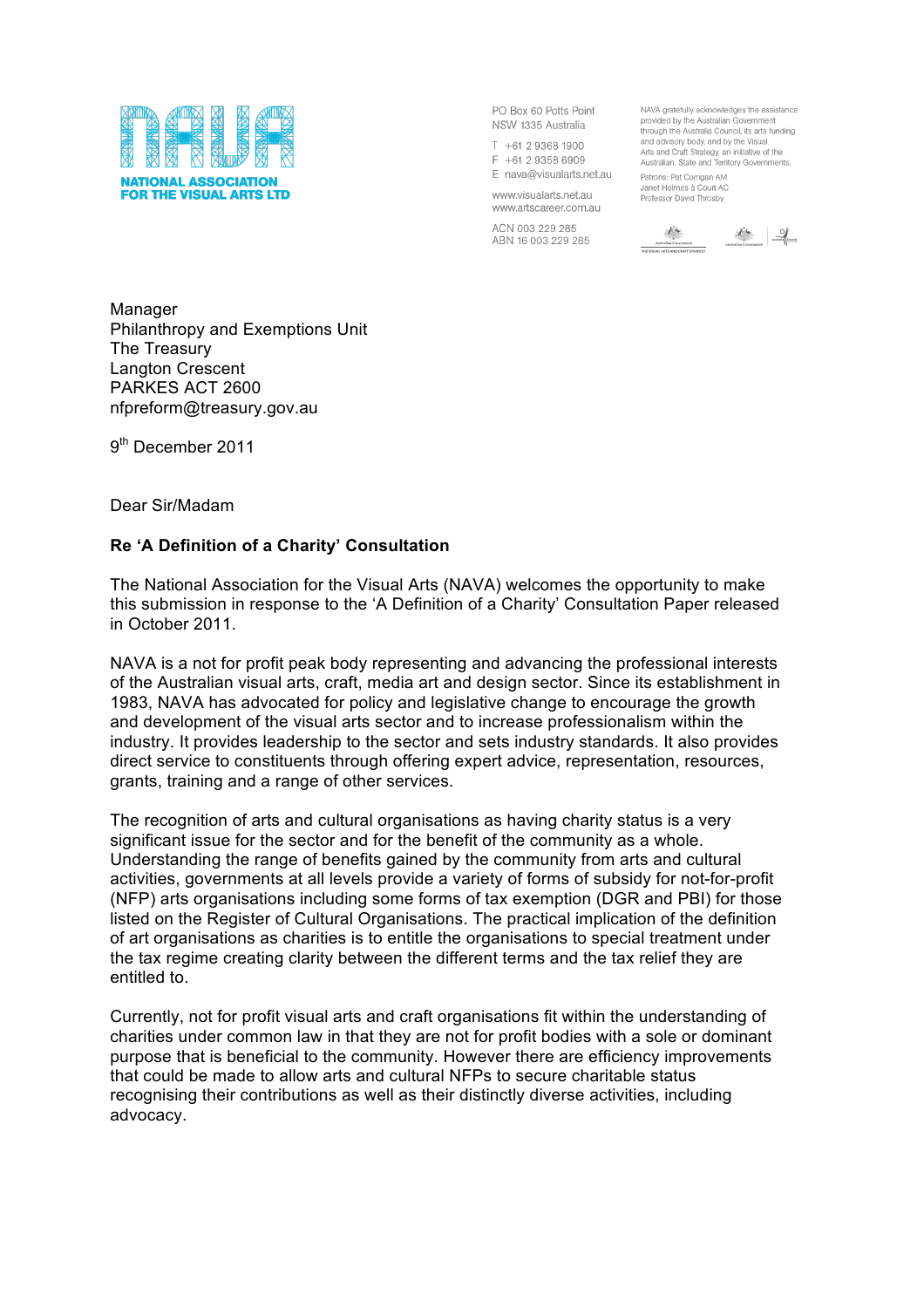While many arts and cultural organisations like NAVA are listed on the Register of Cultural Organisations which allows us to receive tax deductible donations to assist us with a wide range of activities, we are not recognized as public benevolent institutions (PBIs). Of huge value would be the expansion of the criteria for PBIs to allow us to offer staff salary packages to redress what is widely recognised as the limitations on being able to pay salaries appropriate to the qualifications, ability and level of experience of those working especially in the small to medium sized arts and cultural organisations.

NAVA agrees with the consultation paper that a significant step forward is acknowledgment that "Charities and the wider NFP sector are a key part of the Australian community and economy. Providing them with greater certainty as to what is considered charitable will assist in reducing the compliance burden the sector currently faces". However, NAVA would also like to highlight the necessity for Government to legislate the definition of a Charity without imposing on or regulating the organisations' activities.

This is of particular significance for NAVA, which is a company limited by guarantee, that undertakes work for the benefit of the community as a core business supporting artists, undertaking advocacy for the visual arts, craft, media art and design sector as a whole and supporting the industry through diverse activities including sector development. A great deal of NAVA's work is focused on offering information, referrals and expert advice to the sector, providing professional development and career advancement opportunities for artists and setting best practice standards for our industry. However, in order to achieve a conducive environment which fosters the flourishing of Australia's cultural life, NAVA also devotes energy to providing policy advice to governments, acting as a conduit between its constituents and key decision making bodies and trying to influence certain areas of legislation so as to foster lively cultural activity and the free flow of ideas. Recent examples of the kind of legislation and regulation on which NAVA had influence are the introduction of the Artists Resale Royalty scheme to deliver artists a new income stream and the changes to Sedition legislation to protect artists' freedom of expression.

NAVA's primary concern is that in making any adjustments to the definition of a Charity, the Government should ensure that the consequences do not impact adversely on notfor-profit arts organisations and their often precarious economic circumstances. It is important that this change will still allow organisations the same benefits and serve to strengthen their operations and ability to deliver services and benefits to the community. By affording the cultural sector the same status as other charities including taxation concessions, the government would be assisting the sector in generating stronger support mechanisms, private donations, longer term sustainable incomes, community ties and a recognition of the contributions of those working in these areas.

NAVA's response to the Consultation Paper will be focused on the questions and issues that directly affect the visual arts, craft, media art and design sector.

## **Section 2. Issues in Defining a Charity**

#### Consultation Question 1

In response to the consultation questions in Section 2 NAVA has concerns over areas of confusion as detailed in point 56. By including in a definition of charity not only its purpose but also its activities, the legislation is creating a value judgment about the charitable activities and this has the potential to be confusing and also unnecessarily regulatory. The legislation should seek to focus on the purpose of an organisation without opening up the possibility for regulating charitable activities that bring services and benefits to the community.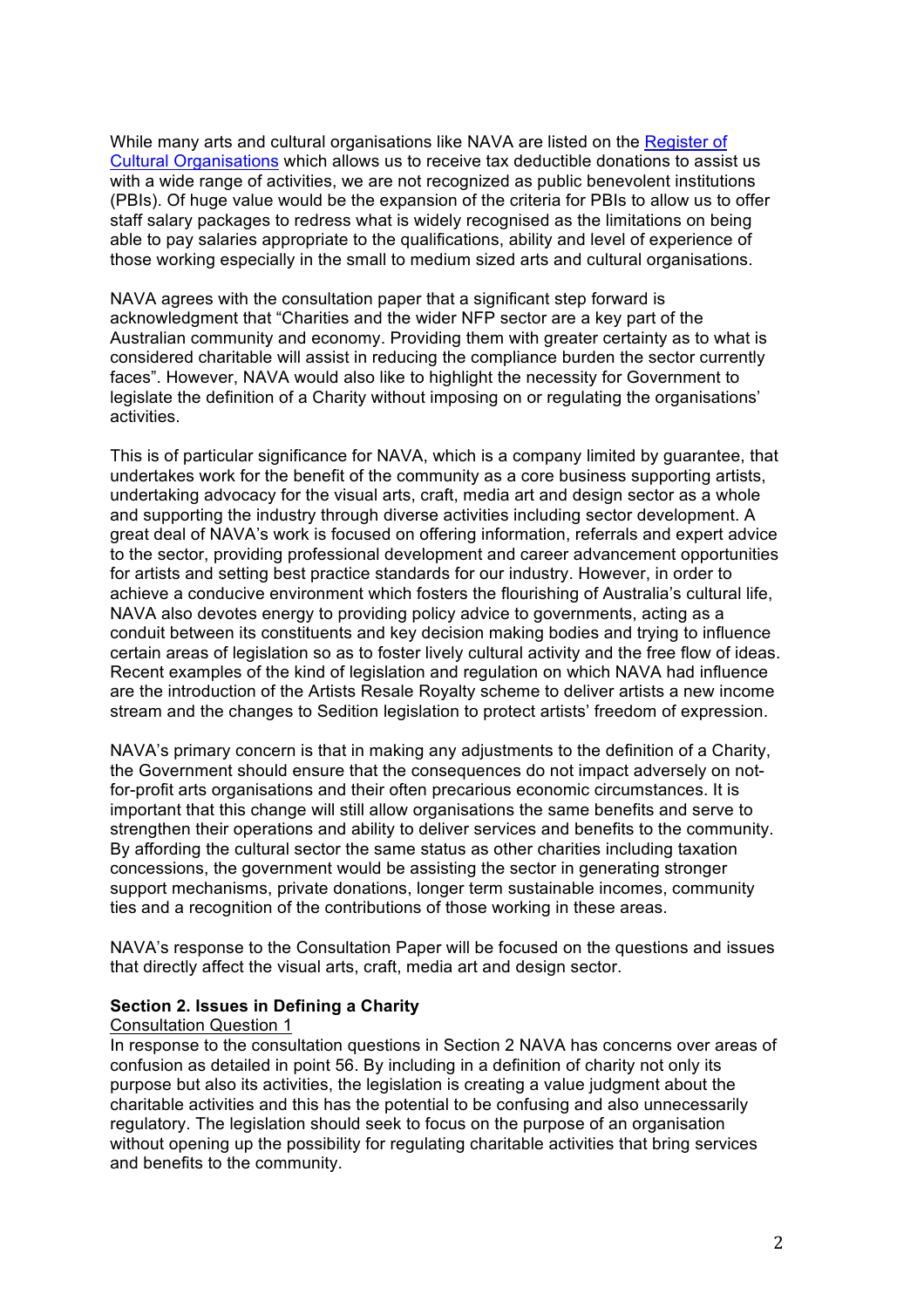### Consultation Question 2

NAVA is the peak industry body for the visual arts, craft and design sector and agrees with the 2003, New South Wales Administrative Decisions Tribunal which held that "a body which enhanced the long term viability of charitable organisations by providing educational mentoring and support services was itself a charitable institution". This decision indicates that while it is not necessary that a peak body deal directly with members of the public, it is the degree of integration and commonality of purpose with its members that determines its charitable status."

### Consultation Question 3

In point 2.1.3 (59.) of the Consultation Paper NAVA suggests it may be useful to include cultural and arts activities definitions of benefit for the community as it is important to recognize these activities as having varied and often intangible community benefits, ie it is hard to quantify the value of cultural enrichment. If a definition of arts and cultural activities were to be included, then NAVA strongly recommends sector consultation be undertaken to develop these terms.

In response to point 65, NAVA recommends clarification on the distinction between public benefit and member benefits as many arts organisations, including NAVA, work towards both goals. In building the strength of its artist and other arts professional members, organisations like NAVA are ensuring the flow-on benefit to the community resulting from what these people (both members and non-member beneficiaries of its services) will then bring to the public in enriching their cultural experience.

It is also the case that many cultural organisations are encouraged by governments to become more self-reliant and pursue independent income sources, including from membership fees. It is essential that these organisations are not discriminated against because they also include a membership. Most NFP visual arts, craft, design and media infrastructure bodies undertake a great variety of activities to ensure their own survival and the wellbeing of the sector for which they provide resources and facilities. In building the strength of the sector, these organisations are ensuring that the public will gain the benefit of cultural experience resulting from the achievements of artists (who often also provide other related services).

## Consultation Question 4.

NAVA supports changes to the Charities Bill 2003 to ensure beneficiaries with family ties (such as native title holders) can receive benefits from charities. In Indigenous communities, family ties can extend very broadly. If for example, a remote Indigenous community set up a NFP art centre to promote and market the art and craft work being generated by community members who happened to all be related, this should still be recognized as a charity.

#### Consultation Question 5.

NAVA recommends as an addition to the current 'Deemed Public Benefit' as set out in ruling TR 2011/D2 that it include art and culture. Currently Commonwealth legislation identifies closed or contemplative religious orders and open and non discriminatory self help groups but does not specifically stipulate cultural or artistic organisations which assumes they will fall into the 'purposes beneficial to the community' in Deemed Charitable Purposes and subject to the public benefit test. NAVA supports the idea of maintaining flexibility in the legislation without attempting to specifically stipulate the concept of altruism which is often subjective. In relation to cultural value, including 'practical utility' in the meaning of benefit would cause problems.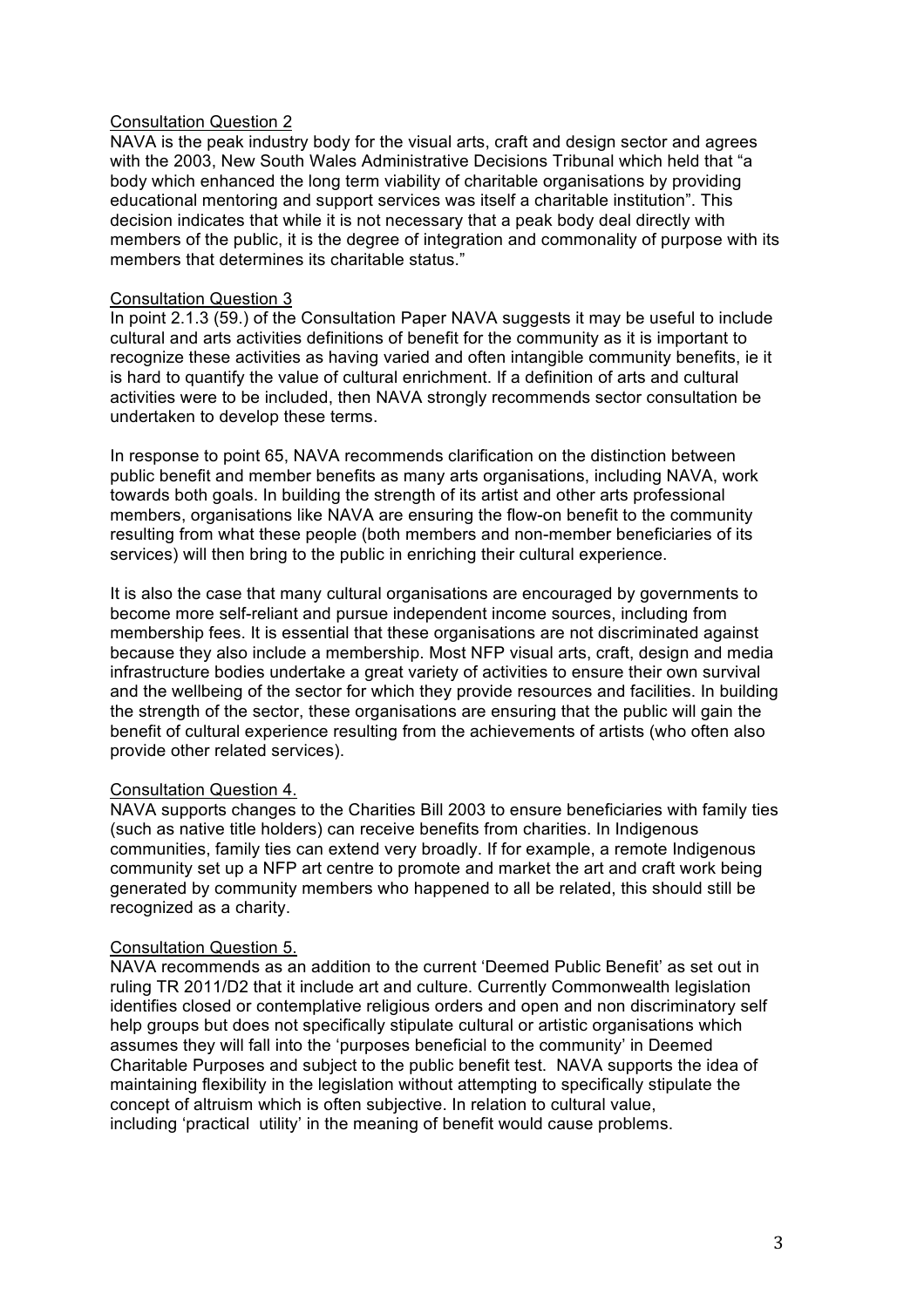Arts organisations may be focusing their direct services on their arts constituents, with the intention and expectation that community benefit will be derived from the activities of these constituents (artists and other arts professionals).

It needs to be understood that to achieve a community benefit purpose from providing access to cultural experiences, arts organisations often have to:

- build the capacity of arts professional providers
- help facilitate community interest and engagement eg through interpretation and educational activities
- provide the appropriate environment and facilities.

NAVA recommends that if the types of services are to be used as assessment criteria for whether or not NFP arts organisations are to be classified as charities, this should be predicated on an understanding of the complex long term direct and indirect strategies used by organisations to achieve their purpose.

### Consultation Question 7.

Consideration will need to be given to the requirement for demonstrating 'public benefit' and how this is imposed. NFPs and Charities frequently run on very small operating budgets and low staff numbers and are extremely time limited. Currently NFPs and small organisations are being particularly hard hit by compliance requirements such as government funding requirements, by economic instability and charity fatigue amongst donors which results in a loss of income and more pressure to diversify income streams. New forms of accountability and potential 'public benefit tests' and compliance would need to be implemented without excess costs or time requirements on these organisations.

For arts and cultural institutions, public benefit can be determined through a variety of measures including their:

- developing Australia's sense of identity and community,

- enhancing people's life experiences through arts education,

- increased visual literacy, enjoyment and engagement with the experience of visual excellence,

- participation in the pleasure of creative activity,

- cross-industry exchange including arts and cultural flow-on affects in education, community development, IT, advertising, the urban environment, media, science, technology etc.,

- increased economic contribution to Australia's GDP,

- participation by highly educated professionals in relatively low paid or unpaid positions to develop cultural capital and/or

- high levels of volunteer commitment

- through cultural achievement, developing and fostering a strong international profile for Australia in a globalised world.

There are sound reasons to accommodate these types of activities within the definition of public benefit but is important to ensure these are areas than can be used as a framework. However, the focus should continue to be on the overall common purpose and the long term benefit for the public in gaining access to and/or participating in the visual arts, craft, media art and design and other cultural experiences and forms of personal expression.

#### Consultation Question 8.

If a public benefit test is to be applied, then the Government should be providing the ACNC with the funds and capacity to support charities to complete this 'test' through time, advice, assistance and financial means so no unnecessary burdens are placed on often fragile organisations.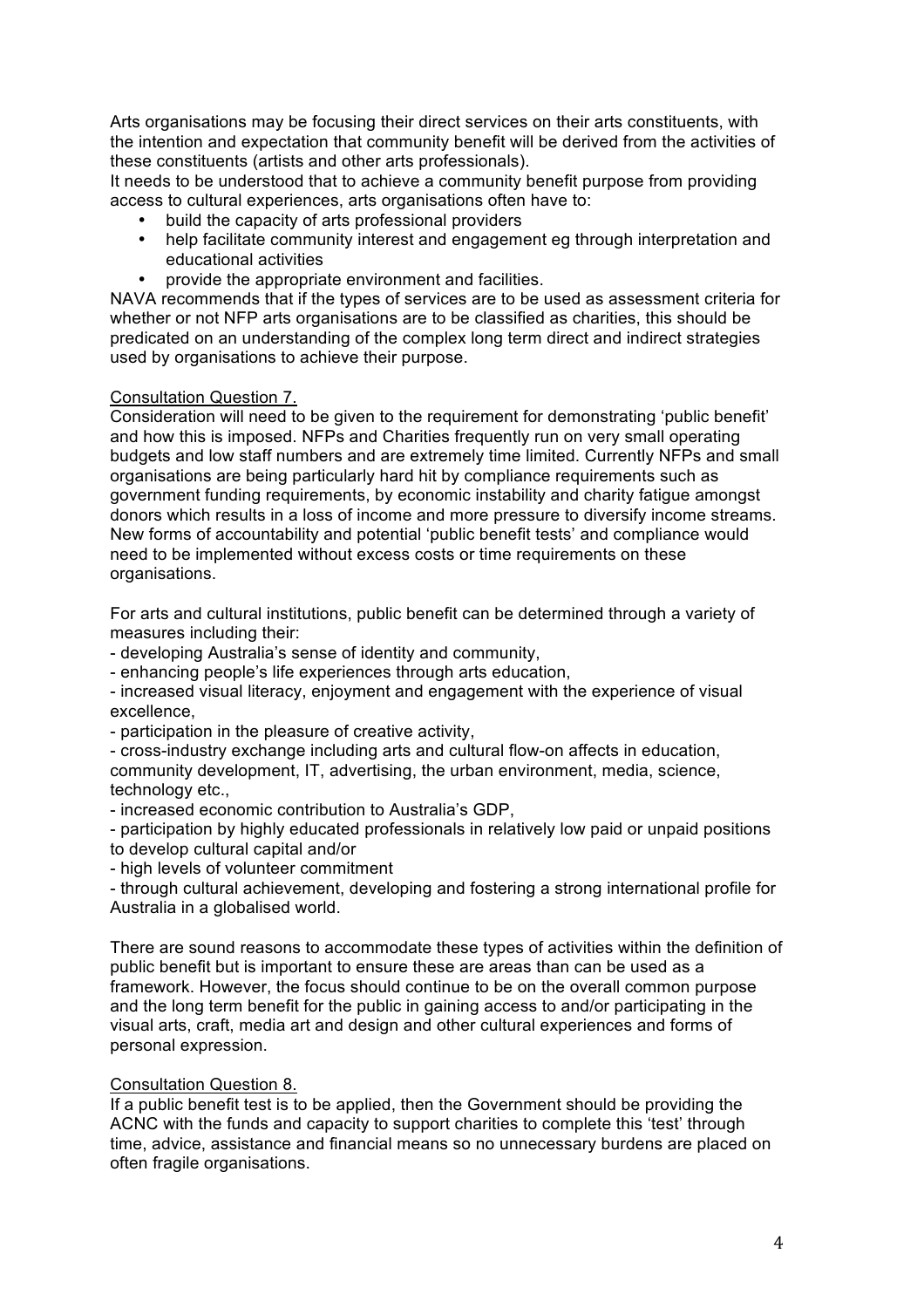## Consultation Question 10 and 11

NAVA supports the international model of not including activity conditions in the statutory definition of a Charity but focusing on the purpose of the organisation. The High Court's *Word Investment* decision that "the activities undertaken by the entity need not be intrinsically charitable for the institution to be charitable" is a good guiding principle.

Whilst NFP or charitable organisations can be recognized by the type of activity that they undertake, this should not be subject to legislative conditions. This is particularly important for the cultural and arts sectors which rely on their charity status for financial health and stability and also employ a range of strategies to leverage further philanthropic and private support. By specifying activities, the legislation has the potential to fail to recognize the diversity of practices arts and cultural institutions undertake to ensure they not only bring community and public benefit but also are financially sustainable.

## Consultation Question 12.

NAVA supports the changes to the 2003 Charities Bill that "charities would be able to engage in political activities, so long as those activities are in furtherance and in aid of its charitable purpose. It may not be necessary for charities to amend their objects to enable them to carry out political activities, as for most charities the change will only affect the type of political activities the charity can engage in." Advocacy is an important and significant element in ensuring arts and cultural sector stability and advancement. Laws need to change as a reflection of societal change and the arts is an integral element in societal evolution. Arts peak bodies play an important role in being able to represent the sector to all levels of government. It should also be noted that a number of charities and NFPs in the cultural sector are expected by their government funders to undertake advocacy as part of their work in strengthening and supporting the sector.

## Consultation Question 13.

In relation to prohibiting charities from advocating for a political party, or supporting or opposing a candidate for political office, this should be accepted as long as this can be demonstrated to be aligned to their charitable purpose. Because the policies of political parties and individual politicians can have a critically important impact on the NFP sector, it is important that organisations be able to support policies which foster their public benefit purpose and criticize those which act against their purpose. This should be possible without jeopardizing the charity status of the organisation.

## Consultation Question 14 & 15.

!!!!!!!!!!!!!!!!!!!!!!!!!!!!!!!!!!!!!!!!!!!!!!!!!!!!!!!

NAVA reaffirms the importance of the High Court Bayside Decision that "although Bayside, like many charities, had a purpose shared by the Commonwealth, this did not alter its essential character as a charity, even though the government was the source of its funds and even though Central Bayside consented to conditions being attached to those funds"<sup>1</sup> This is of particular consequence to arts and cultural organisations as many of the major and significant institution that are supported by the Commonwealth have government representatives on their boards. The legislation should make it clear that the fact that an entity receives government funding, whether it is federal, state or local or established under a government funding program, or has a member of government on its board does not imply that it is a government body.

<sup>1</sup> http://www.ato.gov.au/nonprofit/content.aspx?doc=/content/77820.htm